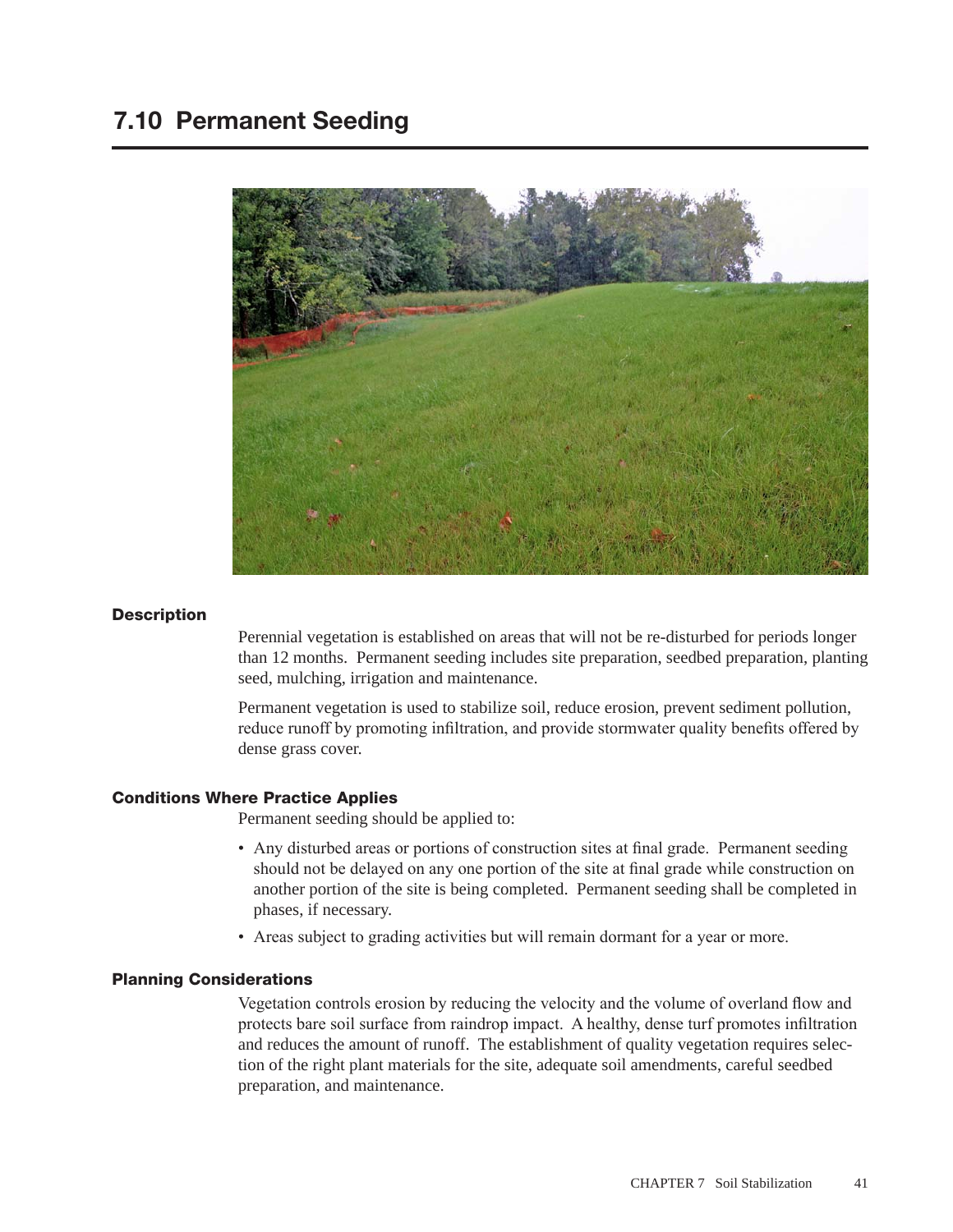**Soil Compaction—**Storm water quality and the amount of runoff both vary significantly with soil compaction. Non-compacted soils improve stormwater infiltration by promoting:

- dense vegetative growth;
- high soil infiltration & lower runoff rates;
- pollutant filtration, deposition & absorption; and
- beneficial biologic activity in the soil.

Construction activity creates highly compacted soils that restrict water infiltration and root growth. The best time for improving soil condition is during the establishment of permanent vegetation. It is highly recommended that subsoilers, plows, or other implements are specified as part of final seedbed preparation. Use discretion in slip-prone areas.

*Minimum Soil Conditions—*Vegetation cannot be expected to stabilize soil that is unstable due to its texture, structure, water movement or excessively steep slope. The following minimum soil conditions are needed for the establishment and maintenance of a long-lived vegetative cover. If these conditions cannot be met, see the standards and specifications for Topsoiling.

- Soils must include enough fine-grained material to hold at least a moderate amount of available moisture.
- The soil must be free from material that is toxic or otherwise harmful to plant growth.

#### Design Criteria

See specifications for permanent seeding below.

#### Maintenance

1. Expect emergence within 4 to 28 days after seeding, with legumes typically following grasses. Check permanent seedlings within 4 to 6 weeks after planting. Look for:

- Vigorous seedlings;
- Uniform ground surface coverage with at least 30% growth density;
- Uniformity with legumes and grasses well intermixed;
- Green, not yellow, leaves. Perennials should remain green throughout the summer, at least at the plant bases.
- 2. Permanent seeding shall not be considered established for at least 1 full year from the time of planting. Inspect the seeding for soil erosion or plant loss during this first year. Repair bare and sparse areas. Fill gullies. Re-fertilize, re-seed, and re-mulch if required. Consider no-till planting. A minimum of 70% growth density, based on a visual inspection, must exist for an adequate permanent vegetative planting.
- If stand is inadequate or plant cover is patchy, identify the cause of failure and take corrective action: choice of plant materials, lime and fertilizer quantities, poor seedbed preparation, or weather. If vegetation fails to grow, have the soil tested to determine whether pH is in the correct range or nutrient deficiency is a problem.
- Depending on stand conditions, repair with complete seedbed preparation, then over-seed or re-seed.
- If it is the wrong time of year to plant desired species, over-seed with small grain cover crop to thicken the stand until timing is right to plant perennials or use temporary seeding. See Temporary Seeding standard.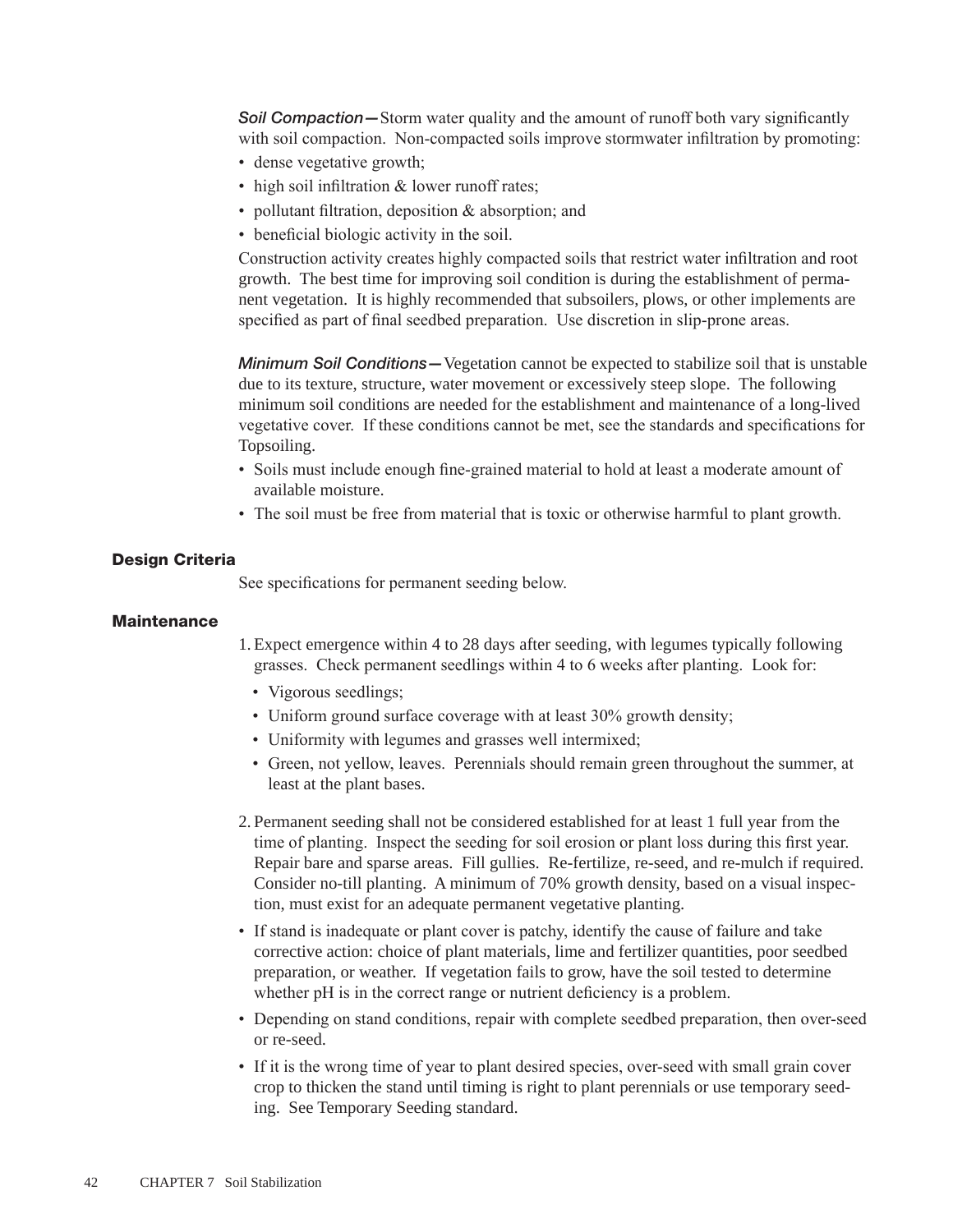- 3. Satisfactory establishment may require re-fertilizing the stand in the second growing season.
	- Do not fertilize cool season grasses in late May through July (i.e. Kentucky Bluegrass, Orchardgrass, Perrenial Ryegrass, Smooth Brome, Fescues, Timothy, Reed Canarygrass and Garrison Grass)
	- Grass that looks yellow may be nitrogen deficient. In lieu of a soil test, an application of 50 lbs. of N-P-K per acre in early spring will help cool season grasses compete against weeds or grow more successfully.
	- Do not use nitrogen fertilizer if the stand contains more than 20 percent legumes.
- 4. Long-term maintenance fertilization rates shall be established by following soil test recommendations or by using the rates shown in Table 2.

| <b>Mixture</b>                                                      | <b>Formula</b> | Lbs./ Acre | Lbs./1,000 sq.ft. | <b>Time</b>                                                                      | <b>Mowing</b>           |
|---------------------------------------------------------------------|----------------|------------|-------------------|----------------------------------------------------------------------------------|-------------------------|
| <b>Creeping Red Fescue</b><br>Ryegrass<br><b>Kentucky Bluegrass</b> | $10-10-10$     | 500        | 12                | Fall, yearly or as<br>needed                                                     | Not closer<br>than $3"$ |
| <b>Tall Fescue</b>                                                  | $10-10-10$     | 500        | 12                |                                                                                  | Not closer<br>than 4"   |
| Turf-type Fescue                                                    | $10-10-10$     | 500        | 12                |                                                                                  |                         |
| Crown Vetch Fescue                                                  | $0 - 20 - 20$  | 400        | 10                | Spring, yearly follow-<br>ing establishment<br>and every 4-7 years<br>thereafter | Do not mow              |
| Flat Pea Fescue                                                     | $0 - 20 - 20$  | 400        | 10                |                                                                                  | Do not mow              |

Table 7.10.1Maintenance for Permanent Seedings Fertilization and Mowing

Note: Following soil test recommendations is preferred to fertilizer rates shown above.

5.Consider mowing after plants reach a height of 6 to 8 inches. Mow grasses tall, at least 3 inches in height and minimize compaction during the mowing process. Vegetation on structural practices such as embankments and grass-lined channels need to be mowed only to prevent woody plants from invading the stand.

# Common Problems / Concerns

- Insufficient topsoil or inadequately tilled, limed, and/or fertilized seedbed results in poor establishment of vegetation.
- Unsuitable species or seeding mixture results in competition with the perennials.
- Nurse crop rate too high in the mixture results in competition with the perennials.
- Seeding done at the wrong time of year results in poor establishment of vegetation, also plant hardiness is significantly decreased.
- Mulch rate inadequate results in poor germination and failure.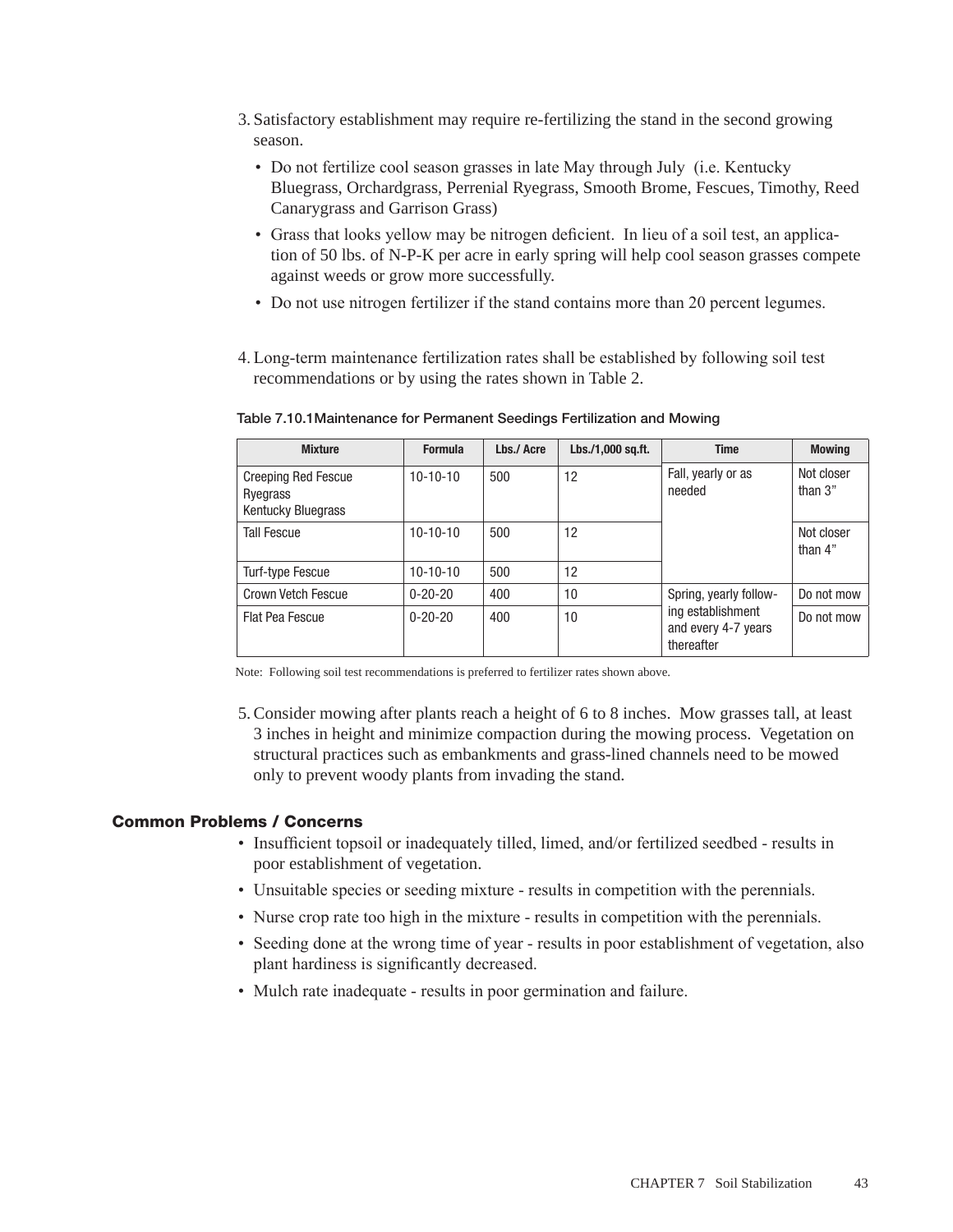# **Specifications** for Permanent Seeding

### Site Preparation

- 1. Subsoiler, plow, or other implement shall be used to reduce soil compaction and allow maximum infiltration. (Maximizing infiltration will help control both runoff rate and water quality.) Subsoiling should be done when the soil moisture is low enough to allow the soil to crack or fracture. Subsoiling shall not be done on slip-prone areas where soil preparation should be limited to what is necessary for establishing vegetation.
- 2. The site shall be graded as needed to permit the use of conventional equipment for seedbed preparation and seeding.
- 3. Topsoil shall be applied where needed to establish vegetation.

#### Seedbed Preparation

- 1. Lime—Agricultural ground limestone shall be applied to acid soil as recommended by a soil test. In lieu of a soil test, lime shall be applied at the rate of 100 pounds per 1,000-sq. ft. or 2 tons per acre.
- 2. Fertilizer—Fertilizer shall be applied as recommended by a soil test. In place of a soil test, fertilizer shall be applied at a rate of 25 pounds per 1,000-sq. ft. or 1000 pounds per acre of a 10-10-10 or 12-12-12 analyses.
- 3. The lime and fertilizer shall be worked into the soil with a disk harrow, spring-tooth harrow, or other suitable field implement to a depth of 3 inches. On sloping land, the soil shall be worked on the contour.

# Seeding Dates and Soil Conditions

Seeding should be done March 1 to May 31 or August 1 to September 30. If seeding occurs outside of the abovespecified dates, additional mulch and irrigation may be required to ensure a minimum of 80% germination. Tillage for seedbed preparation should be done when the soil is dry enough to crumble and not form ribbons when compressed by hand. For winter seeding, see the following section on dormant seeding.

#### Dormant Seedings

- 1. Seedings should not be made from October 1 through November 20. During this period, the seeds are likely to germinate but probably will not be able to survive the winter.
- 2. The following methods may be used for "Dormant Seeding":
- From October 1 through November 20, prepare the seedbed. add the required amounts of lime and fertilizer, then mulch and anchor. After November 20, and before March 15, broadcast the selected seed mixture. Increase the seeding rates by 50% for this type of seeding.
- From November 20 through March 15, when soil conditions permit, prepare the seedbed, lime and fertilize, apply the selected seed mixture, mulch and anchor. Increase the seeding rates by 50% for this type of seeding.
- • Apply seed uniformly with a cyclone seeder, drill, cultipacker seeder, or hydro-seeder (slurry may include seed and fertilizer) on a firm, moist seedbed.
- Where feasible, except when a cultipacker type seeder is used, the seedbed should be firmed following seeding operations with a cultipacker, roller, or light drag. On sloping land, seeding operations should be on the contour where feasible.

#### **Mulching**

- 1. Mulch material shall be applied immediately after seeding. Dormant seeding shall be mulched. 100% of the ground surface shall be covered with an approved material.
- 2. Materials
- Straw—If straw is used it shall be unrotted small-grain straw applied at the rate of 2 tons per acre or 90 pounds (two to three bales) per 1,000-sq. ft. The mulch shall be spread uniformly by hand or mechanically applied so the soil surface is covered. For uniform distribution of hand-spread mulch, divide area into approximately 1,000-sq.-ft. sections and spread two 45-lb. bales of straw in each section.
- Hydroseeders—If wood cellulose fiber is used, it shall be applied at 2,000 lb./ac. or 46 lb./1,000 sq. ft.
- Other---Other acceptable mulches include rolled erosion control mattings or blankets applied according to manufacturer's recommendations or wood chips applied at 6 tons per acre.